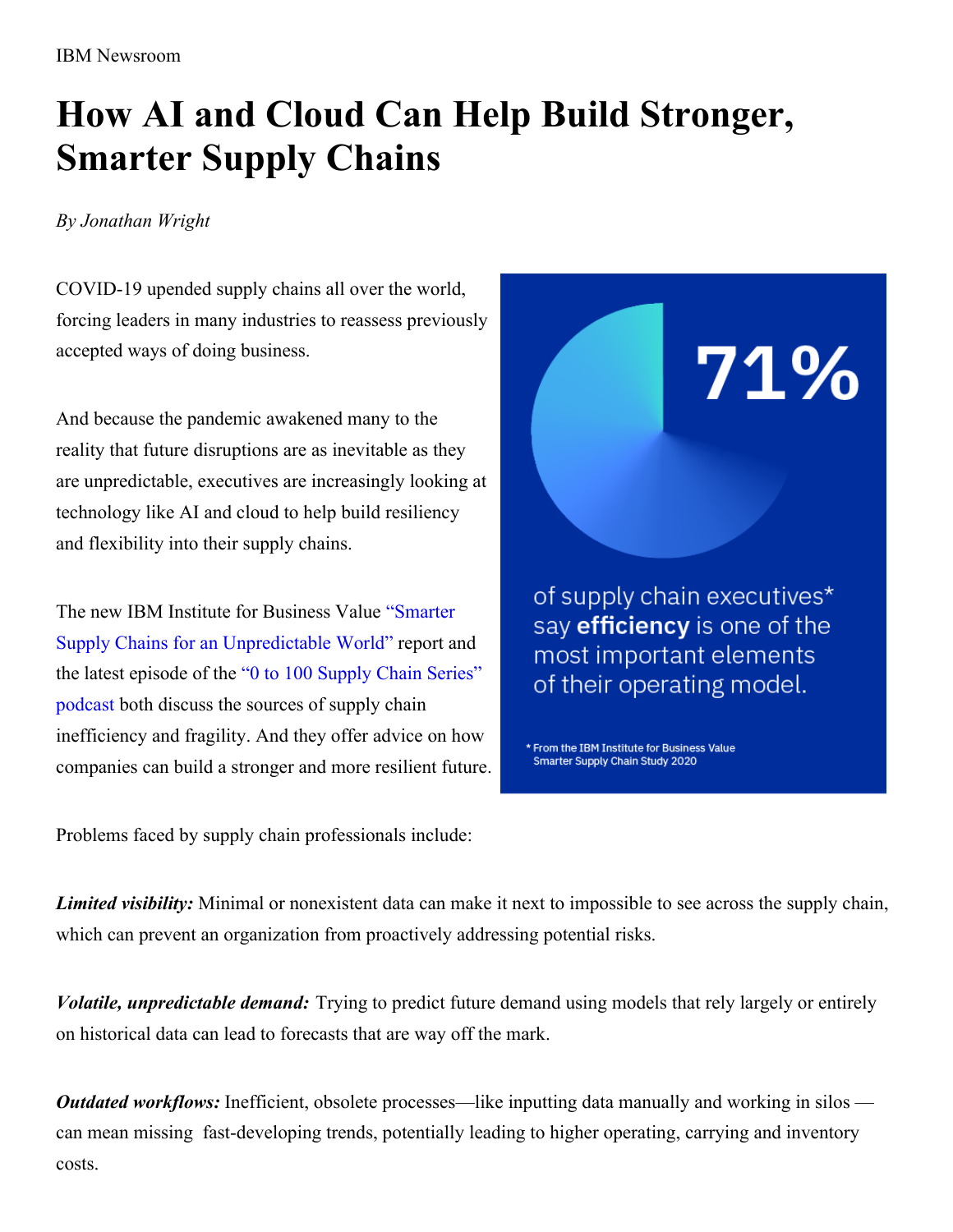*Slow organizational responsiveness:* Complex processes with inconsistent objectives among different players in the ecosystem can mean unnecessary costs, delayed delivery and lower customer satisfaction.

The IBV study shows that executives recognize these problems and are ready to make changes. Seventy percent of those interviewed say they will use intelligent automation or AI to improve forecasting in the next three years. And since demand will remain unpredictable, supply chains need to build both flexibility and efficiency—as reflected in the fact that 71 percent of those interviewed say they are prioritizing efficiency in their operating models.

## **Gleaning Insights From Continuous Intelligent Planning**

Technologies like artificial intelligence (AI) and hybrid cloud can help companies shift from being merely reactive to primarily proactive, based on insights developed from a process called Continuous Intelligent Planning (CIP).

With CIP, a company is guided by dynamic data from partners, external sources and IoT devices to see where products are—in real time and in full view—across the world. AI then turns all that unstructured real-time data into actionable insights to help companies both predict and respond to potential disruptions. And with that endto-end visibility, executives can uncover short-term vulnerabilities and can better forecast long-term decisions.



\* Supply chain executives from the IBM Institute for Business Value Smarter Supply Chain Study 2020

IBM's CIP has already helped a number of organizations take better control of their supply chains.

One recent example: A large energy company needed to improve operational performance. After it established a process to improve visibility and better detect vulnerabilities, the company was able to reduce the time it took to generate production plans from hours to minutes.

The science of supply chain forecasting is evolving rapidly. By leveraging AI and cloud technologies